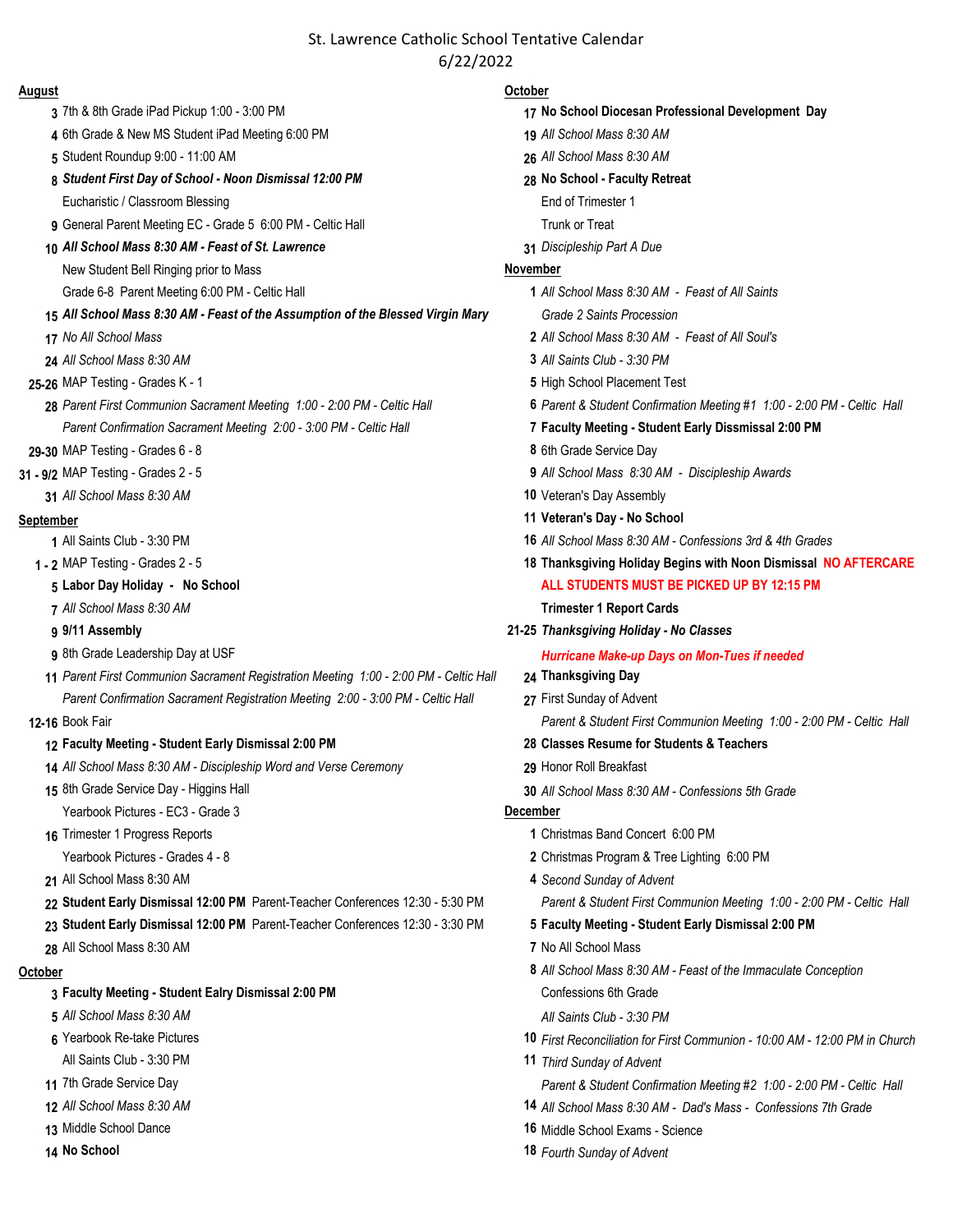# St. Lawrence Catholic School Tentative Calendar 6/22/2022

### **December February**

- 
- Middle School Exams Religion & ELA **24** Stations of the Cross
- *All School Mass 8:30 AM Confessions 8th Grade* End of Trimester 2
- **Christmas Holiday begins at Noon Dismissal NO AFTERCARE OFFERED 26** *First Sunday of Lent*
- **ALL STUDENTS MUST BE PICKED UP BY 12:15 PM 27** Discipleship Part B Due
- **Christmas Holidays December 22 January 3 No School 27-3/3** Terra Nova Standardized Testing

- 
- **New Year's Day Observed No Classes 2** *All Saints Club 3:30 PM*
- **No School for Students 3** *Stations of the Cross*
- **Classes Resume for Students 5** *Second Sunday of Lent*
- 
- 
- - 8th Grade Formal, Cap & Gown, Group Pictures and Noon Dismissal for 8th Grade **10** *Stations of the Cross*
	- Father-Daughter/Mother-Son Dinner Dance Trimester 2 Report Cards
- *All School Mass 8:30 AM* **12** *Third Sunday of Lent*
- Trimester 2 Progress Reports **13 No School**
- 
- 
- *All School Mass 8:30 AM* **16** Honor Roll Breakfast
- **20-22** *Confirmation Retreat* **17** *Stations of the Cross*
	- MAP Testing Grades 6 8 Apex Fun Run
	- MAP Testing Grades 6 8 **19** *Fourth Sunday of Lent*
	- *All School Mass 8:30 AM* **20-24** Book Fair
	- MAP Testing Grade 3 5 **21** 6th Grade Service Day
	-
	- MAP Testing Grade 3 5 **24** *Stations of the Cross*
	- *Catholic Schools Week Begins with 10:00 AM Mass* **26** *Fifth Sunday of Lent*
- -

- *All School Mass 8:30 AM NJHS Inducations Parish Live Stations of the Cross* School Wide Service Project **April** 3. April
- *All Saints Club 3:30 PM* **2** *Palm Sunday*
- **Grandparents' Day Mass Noon Dismissal NO AFTERCARE 3 Faculty Meeting Student Early Dismissal 2:00 PM ALL STUDENTS MUST BE PICKED UP BY 12:15 PM 5** All School Mass 8:30 AM - Confessions 8th Grade
- *Parent & Student Confirmation Meeting #3 1:00 2:00 PM Celtic Hall* **6** *Holy Thursday No School Easter Break Begins April 6 14*
- **Faculty Meeting Student Early Dismissal 2:00 PM 7** *Good Friday No School*
- *All School lMass 8:30 AM* **9** *Easter Sunday*
- -
- 
- *All School Mass 8:30 AM* **19** All School Mass 8:30 AM
- **President's Day Holiday No School 19** MAP Testing Grades 2 5

- Middle School Exams Math & Social Studies **22** *Ash Wednesday Lent Begins School Mass 8:30 AM*
	-
	-
	-
	-

# **Christmas Day March**

- **January 3/1- 3/3** Terra Nova Standarized Testing Continues
	- *New Year's Day Feast of the Solemnity of Mary* **1** *All School Mass 8:30 AM Confessions 3rd Grade*
		-
		-
		-
		- *All School Mass 8:30 AM* **6 Faculty Meeting Student Early Dismissal 2:00 PM**
	- All Saints Club 3:30 PM **8** *All School Mass 8:30 AM Discipleship Awards Confessions 4th Grade*
	- *Feast of the Epiphany* **9** Spring Pictures EC3 Grade 8
		-
		-
		-
	- **Martin Luther King, Jr. Holiday No School 14 No School Diocesan Wide Professional Development Day**
	- 8th Grade Service Day **15** *All School Mass 8:30 AM Confessions 5th Grade*
		-
		-
		-
		- -
	- MAP Testing Grade 3 5 **22** *All School Mass 8:30 AM Confessions 6th Grade*
		-
		-
- **29 2/3** *Catholic Schools Week Parent & Student Confirmation Meeting #4 1:00 2:00 PM Celtic Hall*
	- Field Day **29** *All School Mass 8:30 AM Confessions 7th Grade*
- **February 31** *Stations of the Cross*
	-

- 
- 
- 
- 
- 
- 
- School Gala **6-14** *Easter Break No School*
	- *Parent & Student First Communion Retreat 9:00 AM 12:30 PM* **16** *Parent & Student First Communion Meeting 1:00 2:00 PM Celtic Hall*
- 7th Grade Service Day **17** *Classes Resume for Teachers & Students*
	-
	-